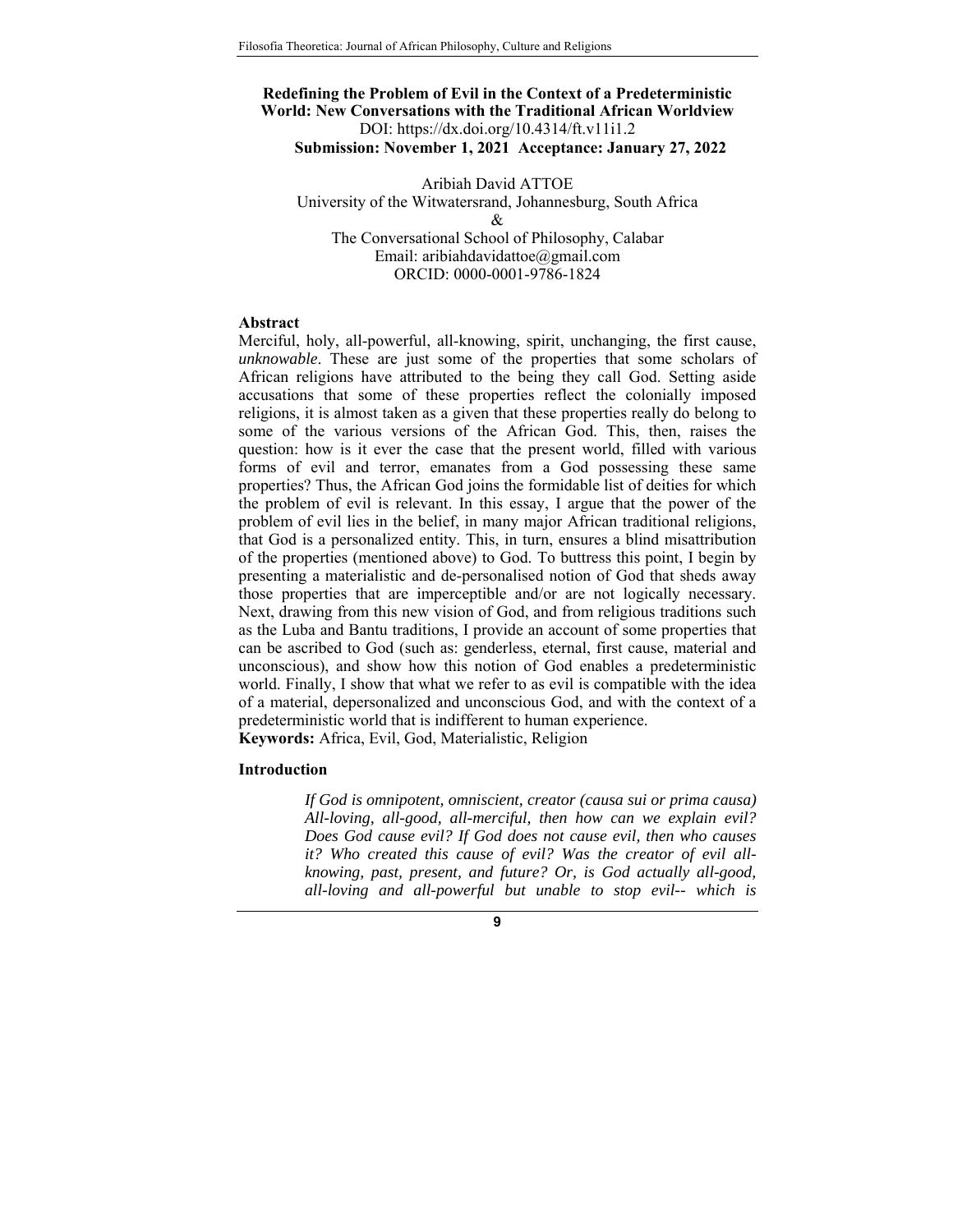*patently absurd? Or, does God not wish to stop evil*. (BEWAJI 1998, 6)

Above lies an ancient problem, as old as the first human encounter with tragedy and catastrophe. Just like the ancient Greek philosopher, Epicurus, humans all over the world have asked this question, and have also struggled really hard to grapple with it. Ancient traditional African philosophers (ATAPs) have also grappled with this problem, and it is their ideas that I grapple with here.

For most ATAPs, the dominant view is that God is Merciful, holy, allpowerful, all-knowing, spirit, unchanging, the first cause, unknowable, amongst other things. If their views reflected reality, then one would easily conclude that the problem of evil deeply undermines those views. While some soldiered on in order to hold on to those views by placing the blame on the feet of man, they only succeeded in accentuating the seeming contradictions they sought to uphold. Others took a more attractive route, weakening the more absolute attributes of God, and, thus, creating room for evil in the world. Here, I take their views/method even further by deconstructing the notion of God, with perception and logical necessity as my preferred wrecking ball. I then build and reconstruct a novel notion of God that considers God to be an unconscious, material and depersonalized first cause. In this view, evil, whether understood in the sense of a conscious apprehension of a harm (and therefore a category of the mind), or in the sense of an existing abstract thing (the more popular view), is not the responsibility of God since God is not a personalized and conscious entity. In this way, the view accommodates the comprehension of evil in the world and the existence of God.

To succinctly present this view, I begin by analyzing the notion of God and the problem of evil in traditional African thought, critically examining some important attributes of God, especially as they relate to the problem of evil. By deconstructing this view, I lead us to the notion of a material and unconscious first cause. Within this new context, the problem of evil fails to manifest as some of its basic premises no longer apply.

This article is divided into three major sections. The first section of the work deals with the traditional African idea of God and is divided into subsections that critically examine the relevant attributes of creator, omnipotent and holy/benevolent/all-good. The next section explores less dominant views in African philosophy of religion that weaken the absolute attributes of God found in the dominant view. The third section features my reconstruction of the idea of God as a material and depersonalized entity.

## **The Traditional African idea of God and the Problem of Evil**

The problem of evil, as we know it today, is only as powerful as the notion of God for which it responds to. How may we understand God, or, should I say, how do a significant number of Africans understand God? The answer to this question is hard, incredible as that may seem, but the reason for this difficulty lies in the deliberate colonially motivated epistemicide, which sought to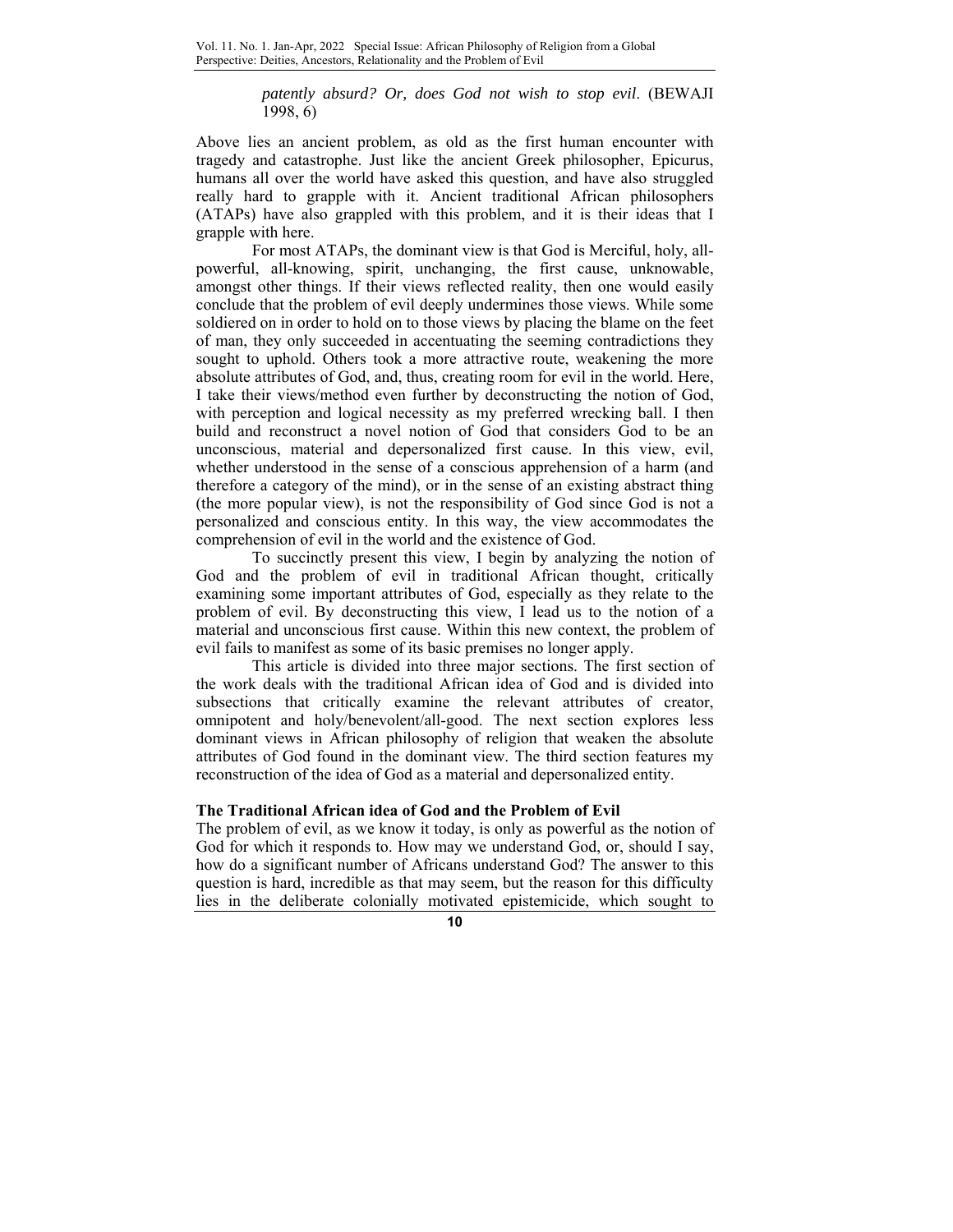extinguish traditional African thought, eventually placing a dark cloud of doubt on whatever emerges as an expression of the precolonial notion of x. It is this same dark cloud that hangs over African philosophy of religion, such that claims about the nature of God, by a scholar like John Mbiti (and, perhaps, even other African philosophers), is suspected as decidedly more Christian than it is African. To further bind the attempt to garner more "authentically African" notions of God from traditional societies, hands-on methods like philosophical sagacity, would not prove as useful, due to the undue influence of the major world religions that are present in Africa.

However, one must move forward with what one has – Mbiti's Christianity may have inadvertently or advertently influenced his written work, but we must move on with the type of resources produced by scholars like him and try to draw out the consistencies and inconsistencies that may be present in their work. I insert this sort of benign disclaimer here for the benefit of those who may be pedantic about the use of such resources and for the benefit of those who may be unaware of the situation.

Who is God or what is *It*? The question has been the concern of almost every human being, who has ever taken the time to contemplate his/her place in the world and the magnificence of that world in which s/he finds himself/herself. As human beings, there is a lot we can do, and our ability to manipulate nature is uncanny, but in all our creations and manipulations of raw resources, nothing compares to the sheer beauty and complex expressions of reality that we see – our manipulations included. Surely the architect of such complex magnificence would be a being that is both beyond the world and powerful enough to create it (ATTOE 2022).

However, one important question that this sort of thinking dreads to answer, is the question of why one should believe that this world requires an explanation – such that normally leads to a God. This is the question of the principle of sufficient reason (PSR). For most traditional African thinkers, or more appropriately "anonymous traditional African philosophers" (ATAPs), there are a few reasons why such a question is often ignored. First, there is a non-debatable belief in the existence of God. Mbiti summarises this point as follows:

> All African peoples believe in God. They take this belief for granted. It is at the centre of African Religion and dominates all its other beliefs. But exactly how this belief in God originated, we do not know. We only know that it is a very ancient belief in African religious life. (MBITI 1975, 40)

Similarly, Mutombo Nkulu-N'Sengha is quick to point out that "…Africans have firmly regarded the existence of God as a self-evident truth" (NKULU-N'SENGHA 2009, 286). Like Mbiti, one wonders how this strong belief gained the type of rootedness that allowed the ATAPs to dismiss the question of God's existence (and by extension, the question of PSR) with a wave of the hand. Perhaps it is really the wonderment about nature's awesomeness that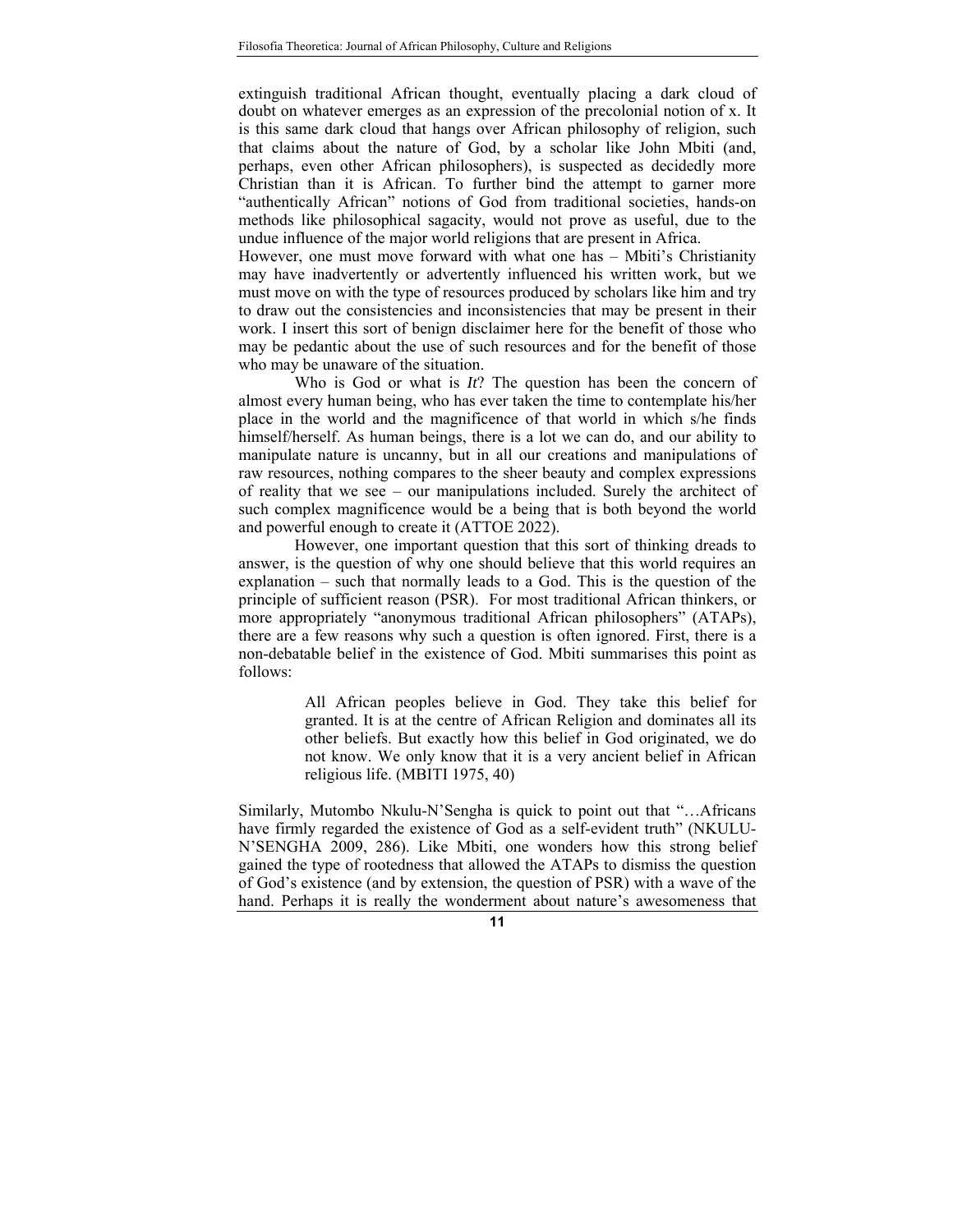dispelled any forms of disbelief about the existence of God, and if one was looking for a sufficient reason for the existence of things in the world, it would be the very nature of those things (the magnificence of those things) that pointed the ATAPs in the direction of God as the necessary creator of the world. As Nkulu-N'sengha notes:

> Contemplating the majesty of mountains such as Kilimanjaro and Nyiragongo and mighty rivers (Nile, Congo, and Niger), the beauty of the blue sky and the majesty of the stars, and experiencing the power of various spirits and interacting with the Dead through dreams, visions, or mediumship, Africans have firmly regarded the existence of God as a self-evident truth. (NKULU-N'SENGHA 2009, 286)

It cannot be, then, that it is the mere somethingness rather than the nothingness that evokes the need for an explanation of things in the world that leads to God. This is because, as I have said, the ATAPs of religion and metaphysics had already surmised that absolute nothingness is impossible. What allows us to require an explanation for things in the world is mainly the normative value of the relationality that exists among things such that what is understood as the universe, and the various beautiful and terrifying manifestations of that relationality (like mountains, lightning and even the human being), continues to retain its holistic complementary structure. It is the observance of this relationality that allows us to see what is often referred to as causal relationships, or what I have called interactive relationships elsewhere (ATTOE 2022). Thus pricking our curiosity whenever we encounter a thing, and demanding from our intellect, the desire to come to grips with the relational history that had brought that particular thing to bear in the world. In this way, it was the encountered relationality that allowed the ATAPs to wonder about the normative value of this complementary relationship among things in the world, and the marvellous expressions of that relationality, which eventually led them to God (since normativity and purpose required a being for which that normativity and purpose would make sense to<sup>1</sup>).

And so, the ATAPs, on the basis of the above, provided some ideas about the nature of God, which I shall bring to our attention in the next few subsections. At this point, it would be important to bring to your attention that for some ATAPs, God's nature is unknowable. According to Nkulu-N'Sengha:

 $\overline{a}$ 

 $1$  There is an interesting relationship between normativity and metaphysics in African metaphysical thought. We even see this in the way that relationality trickles down to African ethics with ideas such ubuntu and complementarity (with the metaphysical angle of these theories, seemingly grounding the ethics of that same theory). The difficulty has always been explaining why this is so, since an explanation of what is (metaphysics) ought to be different from an explanation of what ought to be (ethics). Perhaps it is in the idea of God and purpose that we may find this elusive link. But this is just my intuition about the matter.

**<sup>12</sup>**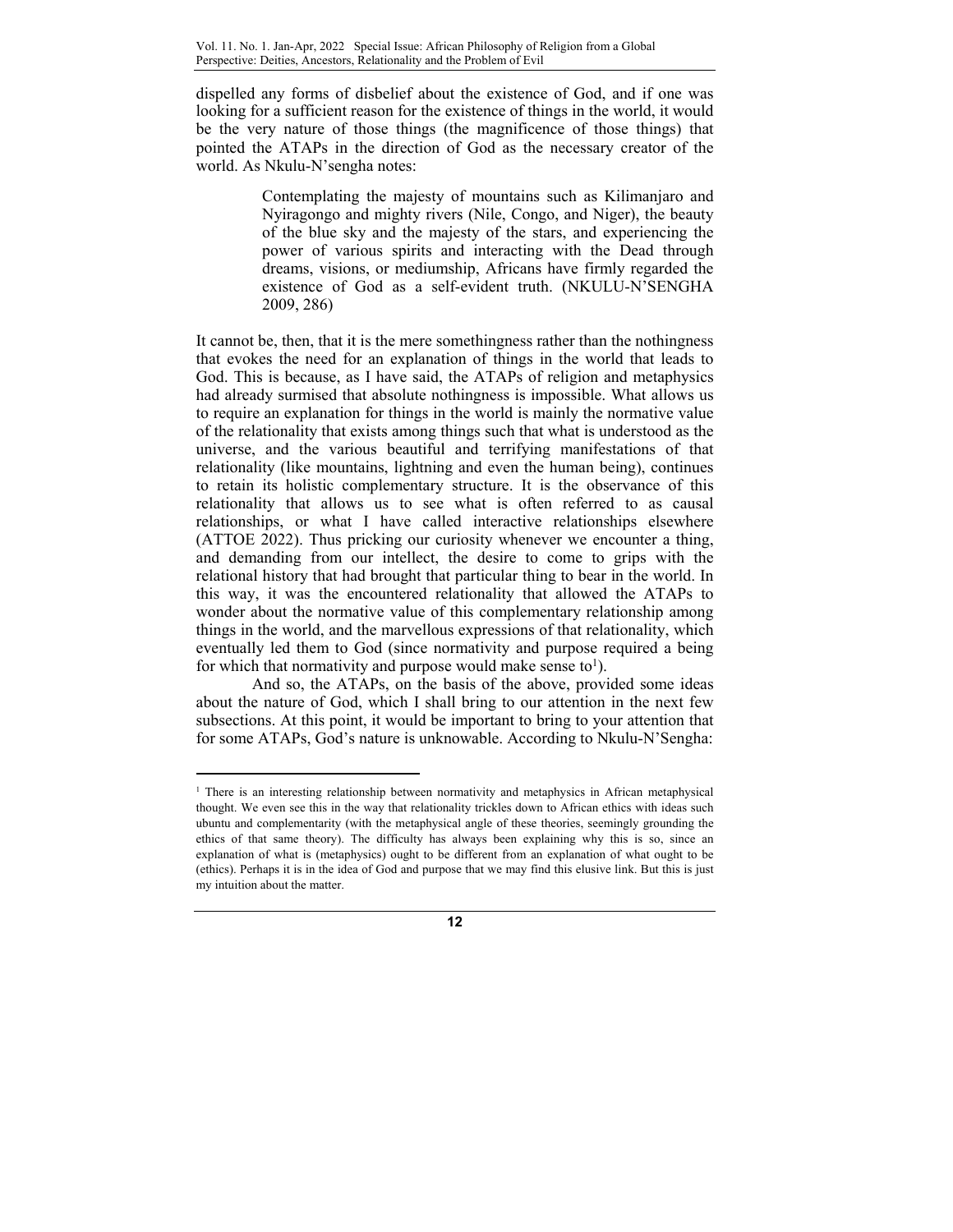God is even called "the unknown" (by the Massai People), "the God of the Unknown" (by the Lunda people), "the Unexplainable" (by the Ngombe people), and "the Marvel of the Marvels" (by the Bakongo people). Numerous proverbs also point to the mysterious nature of God. (NKULU-N'SENGHA 2009, 286)

It is because of this unknowableness that the presence of artistic expressions of the supreme being, beyond Its own creations, is absent. That is, in as many African traditional religions that I am aware of, there are no depictions of the supreme being in idols or paintings or other such representations. The reason for this is the shroud of mystery that surrounds God's nature. This unknowableness has even morphed into the belief that perhaps God is so far away from human experience, that It is no longer unknowable but also nonresponsive to human or worldly affairs. I shall deal with this particular view later on in this article.

So, how then is it the case that anyone would attempt to provide an explanation of the traditional African idea of God when, in the views of some ATAPs, God is unknowable? Well, the answer is simple. It is not that ATAPs claim absolute knowledge of the nature of  $God$  – indeed one can strongly argue that no one possesses such knowledge – it is that they claim that certain clues about certain aspects of God are decipherable and logically deducible from the existence of things in the world, as well as the relationality that binds it. Thus, it is possible for one to glean tidbits from available clues, which are at the very least, logically valid. Also important to note is the fact that what I present is not an exhaustive analysis of all the known attributes of God from an African perspective. I hone in on those attributes that are most relevant to the problem of evil.

#### *Creator*

The most obvious idea about the nature of God is the idea of God as a creator. If it is the very existence of things that demand an explanation that leads to God, then it is clear that God would be both independent of those things in the world, and also the reason why they exist. In other words, God would be the *creator* of things in the world. There are two ways in which most ATAPs imagine that God created the world. In the first instance, it is imagined that God created the world from certain raw materials, in much the same way that an artisan creates certain items from certain other raw materials (WIREDU 1998). This mode of creation nods at the idea that nothingness is inconceivable, and so creation out of absolutely nothing is a mistaken view.

In the second instance, ATAPs think about things in the world as emanating from God, or better still, an emergent property that necessarily proceeds from God. In this way, God is seen as the source of all things. Recall that John Mbiti (1970) commented that in some African religions, God is thought of as creating the raw materials, from which other things in the world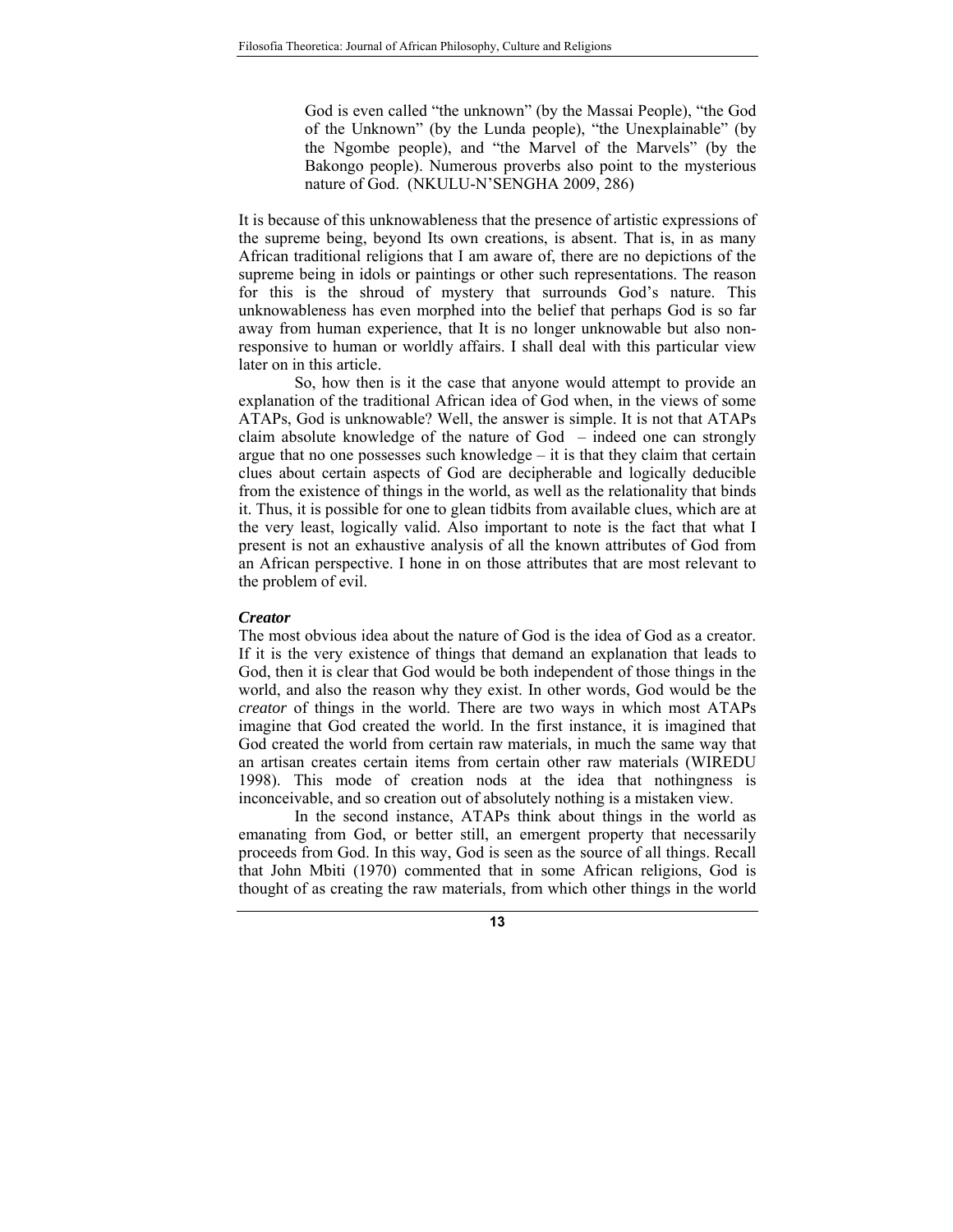are made, out of nothing. Mbiti's characterization, here, is mistaken, at least logically speaking, since God already existed and must have existed within the confines of space or some other medium of being that we do not know about. In this way, following Akan anonymous traditional philosophers (ATPs), creating out of nothing would be impossible since God already existed and the primary "raw material", from which other raw materials were created, was God's will. By (at least) willing things into being, we see the eventual emergence of the universe as emanating from a part of God – at least God's will. If one were to imagine certain other special gesticulations as part of that willing process (like you might find in a magic act), then one can also conclude that things in the world generally emerge from that willing, and the sophisticated gestures of the relevant parts of the supreme being.

Whatever view one imagines to be the most plausible account of creation from an African religious or philosophical perspective, what remains true is that for most traditional Africans, God is responsible for the creation and sustenance of the world. Like the artisan, God is responsible for how the raw material, from which things in the world are made, are manipulated to create the present world. If one takes to the second view, then whatever present world exists today emanated from, at least, God's will.

### *Omnipotent*

God's omnipotence, as far as the created world is concerned, first expresses itself in the idea that for some ATAPs, God is not only capable of creating things in the world, but also uncreating those same created things. Indeed, as Nkulu-N'sengha notes, God is "the Father Creator Who creates and uncreates" (NKULU-N'SENGHA 2009, 289). Thus, from the onset, we get the idea that no thing in the world, or (more aptly), no created thing in the world is beyond the destructive power of God. The possibility of *uncreation* can be reduced to a few possibilities – the reduction of a created thing to its raw material(s), the reduction of a created thing to nothing, or the transformation of a created thing back to the Godly essence.

From the power to reduce created things to their raw material or to non-existence or to the Godly essence, God's omnipotence flows through logically in other less powerful ways viz. in Its control of nature. For if it were the case that God could create and uncreate, it follows that God's due control over simple or complex situations, and/or beings, is also a reality since such beings, and the situations that emerge from the relationship among various beings, can be created or uncreated by God. It is this logic that grounds the idea by various ATAPs that it is possible for God to control the various forces of nature. It is also this logic that places God at the top of the hierarchy of being (MENKITI 2004), and allows individuals to pray for justice or a change in their fortunes – especially when lesser gods are of no help (given their limitations):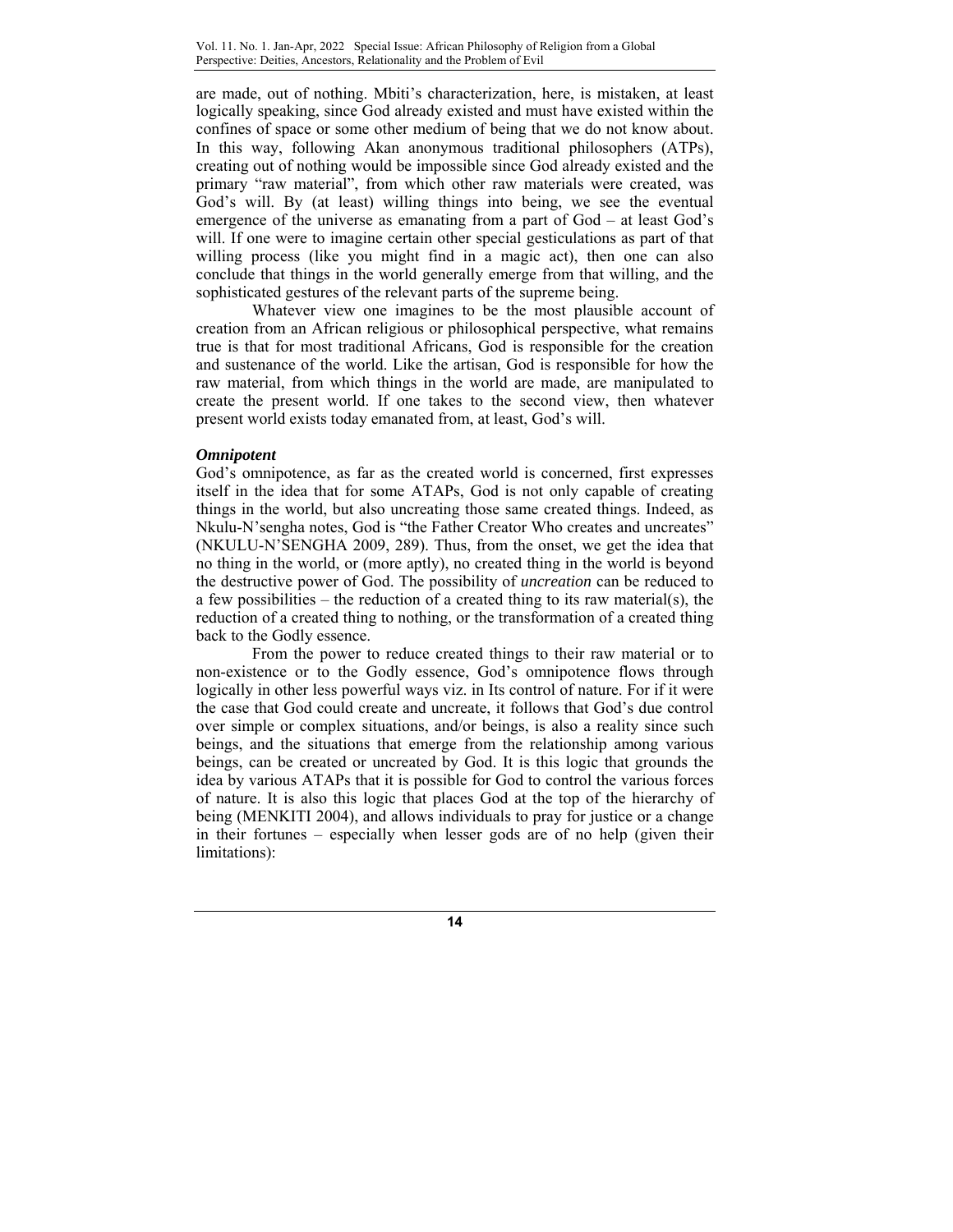A few examples will illustrate this. In two proverbs the Banyarwanda say that 'the plant protected by God is never hurt by the wind," and that "God has very long arms.' The Kiga refer to God as 'the One Who makes the sun set'; and when the Gikuyu make sacrifices and prayers for rain, they address God as the One Who makes mountains quake and rivers overflow. The wind, the sun and the rain are beyond human power of control, but not beyond God's power Who works throughthem and other natural phenomena or objects. There are those peoples, like the Akamba, Gikuyu, Teso, Vugusu and others, who see God's omnipotence in terms of His being able to deal with, or control the spirits—these being more powerful thanmen. (MBITI 1970, 41)

Does this mean that God is "all-powerful" as Mbiti (1970, 40) would have us believe? Well, elsewhere, Mbiti tells us that through the names given to God, some African traditional religion practitioners did believe that God was indeed omnipotent.

> In some African languages, we have names of God which speak of him as the All- Powerful, the Almighty, the Irresistible, the Powerful One, the Possessor (or Owner) of all strength, and so on. … Nobody would dare to oppose God, since all power, all strength, all might, belong to him. Because he created all things and governs all things, he must therefore be more mighty and more powerful than all that he has created. (MBITI 1975, 50)

For me, one would have to define the meaning and scope of the term "omnipotence". First, we must imagine God's omnipotence as the capacity and possession of a limited power to create and an unlimited power to uncreate, nothing more. Note, at this point, that this capacity is something different from actually showcasing said powers. In other words, while God is believed to have the capacity for said powers, It usually showcases such powers at Its own will.

#### *Holy/benevolent*

In most traditional African religions, God is also seen as holy and benevolent. This idea of holiness is domiciled in the more general understanding of God as a pure being for which goodness, righteousness and holiness are constituent parts of that purity. Consequently, for most African religions, the purity of God, translates to the requirement that the human being ought to be a pure being the moment it begins to approach God. According to Nkulu-N'sengha:

> This purification practice stems from the fundamental belief that God is pure, and therefore it is not suitable to approach God with a "dirty heart" or "dirty hands." The Baluba explicitly state that God is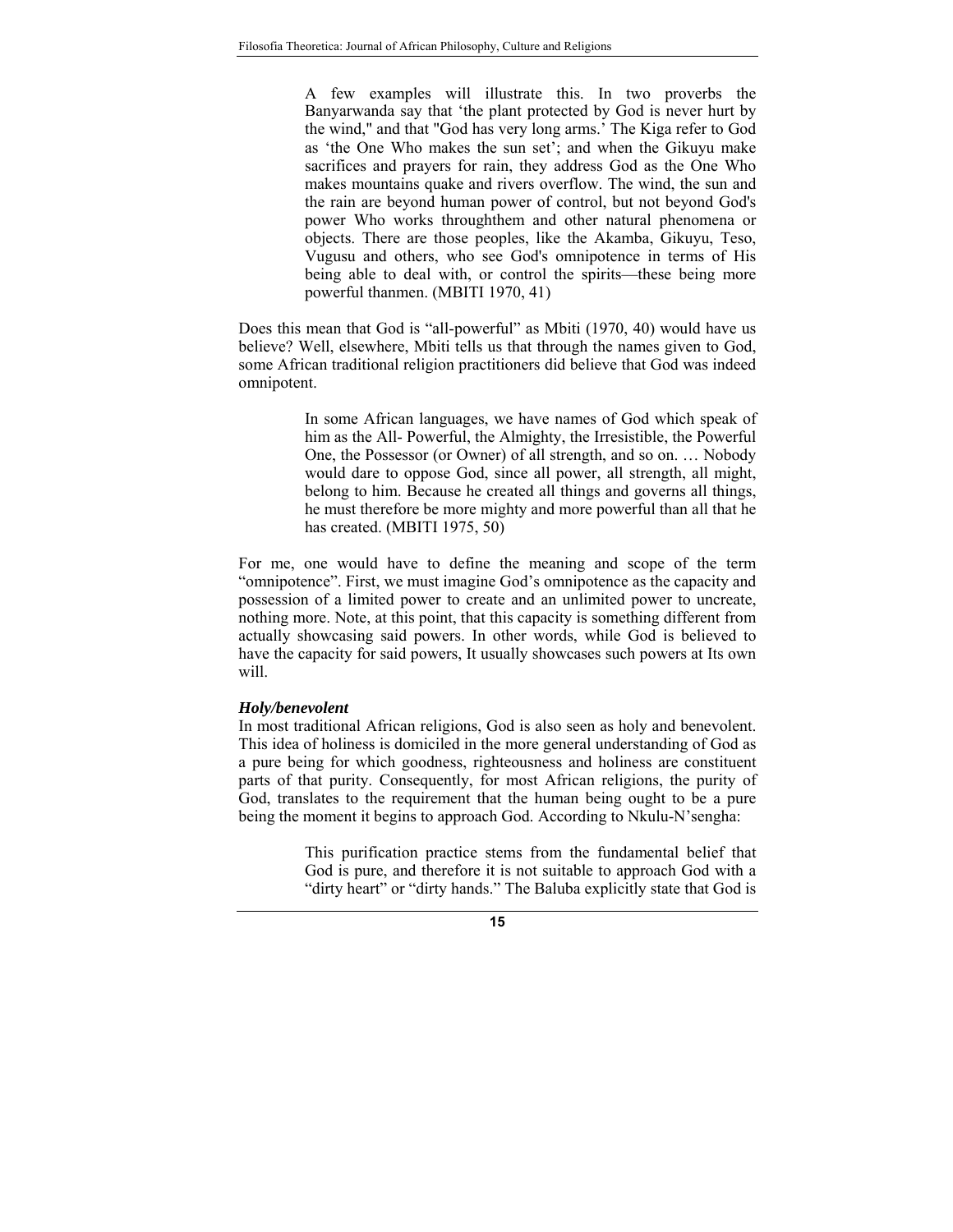spotless, stainless, and blameless (*Vidye kadi katonye*). In the eyes of the Yoruba people, God is "the pure King who is without blemish." Here the Baluba and the Yoruba express a belief common to many other Africans. This notion of God's purity is translated into three other essential attributes of God: holiness, righteousness, and goodness. (NKULU-N'SENGHA 2009, 289)

The logic that grounds this thinking that God is pure, holy and/or good is hard to pinpoint. One route that we might want to consider, again, draws us to the grandeur of nature. The magnificence of things in the world and the intricate relationship (towards harmony) that sustains the universe (ATTOE 2020). The equilibrium the ATAPs must have experienced and the perfect synergy among things in the world must have generated the idea that the curator of the world – its architect – must be, in itself, a perfect being, perfect at least in the knowledge of how the world ought to operate. If this was true, the ATAPs would have concluded that various forms of disharmony, usually caused by some evil or catastrophe, could not have emerged from God and Its perfect blueprint for the world. Indeed, the sustenance of human life through nature, could also only show that God was good and benevolent since it was the case that rather than creating the human being to suffer in the world, It created the human being and provided for the person, a means for which his/her life could be sustained.

This answer is not penetratively satisfying for most contemporary African philosophers such as myself. The earth, as created by God, is not without its terrors and suffering. The hunger that comes with famine, the pain of ill health, the viciousness of certain catastrophes like flooding, etc., and the seed of evil available in every human being and cultivated by some, are just examples of the fact that God's blueprint of the world is a blueprint of good and evil. How did the ATAPs respond to this obvious problem? One way was to lay all the blame on the feet of the human being. According to Nkulu-N'sengha:

> Although many people raise complaints about misfortunes, no African religion considers God to be intrinsically evil. In some proverbs, God is called "the Father Creator Who creates and uncreates." He is considered as intrinsically good and

> the source of any good in human life. The Baluba, Bakongo, Igbo, Herero, and others say categorically that God does them only what is good. The Ewe firmly hold that "He is good, for He has never withdrawn from us the good things whichHe gave us." (NKULU-N'SENGHA 2009, 289)

He also notes:

This belief in divine purity and goodness is enshrined in timeless cosmogonies. In their numerous creation myths, Africans have wrestled with the question of the origin of evil and suffering. The conclusion is that God is not the source of evil. The myths of the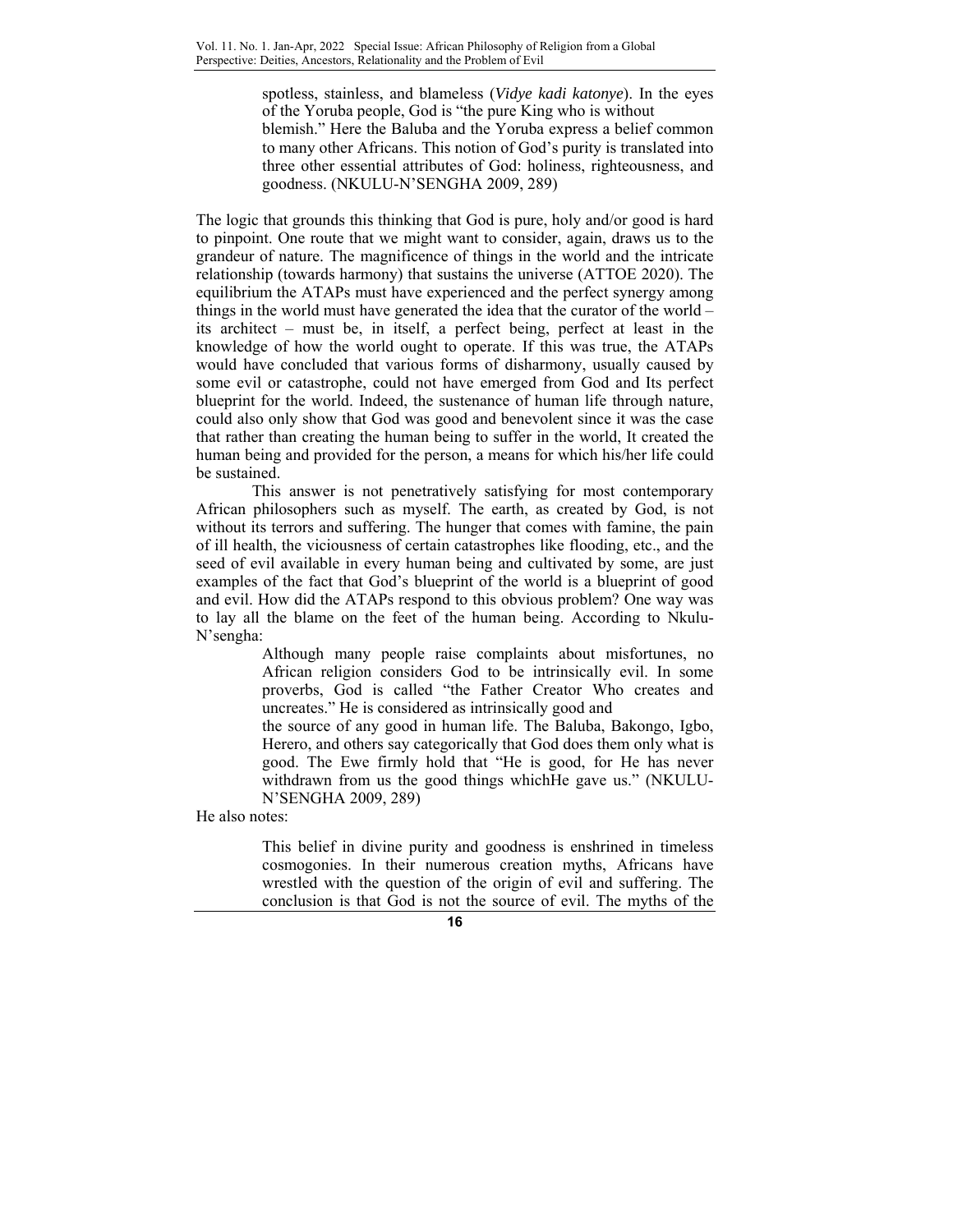origin of suffering stress the responsibility of human beings and present God as pure (Utoka). (NKULU-N'SENGHA 2009, 289)

There is an obvious gap in explanation as far as these ideas are concerned, for it is not merely enough to state that God is ultimately good (and only a source for good), despite the presence of evil in the world. The tactic of placing the blame on the feet of the human being – what Wiredu (2012, 36) calls the "free will excuse" – is an interesting one, and it is one that Kwame Gyekye uses handsomely (GYEKYE 1995). While human relationships foster the type of evil commonly referred to as "man's inhumanity to man", natural disasters are often viewed as expressions of wrath by God or other lesser spirits, over the actions of human beings in the world, which are regarded as evil.

Re-echoing this point, Mbiti notes that:

It is strongly believed that God rules in perfect justice. Therefore he is also referred to as the Judge. People say that he judges all things justly, distributes all things justly, rescues the oppressed and punishes the wrongdoer. For this reason he is also called the Arbiter of the world. At times he punishes wickedness by means of sickness, disease, accident, famine, drought, storm, war, calamity or even death. Yet people may pray to him to forgive and take away punishment. (MBITI 1975, 46)

In other words, what we call *natural* evil, is nothing more than God's attempt at perfection. By doling out calamities (or perhaps by allowing it), God creates balance. This answer is just too convenient for me, especially seeing that a perfect human being is hard to come by, more so a collection of perfect human beings for whom collective perfection would also be required, if regular bouts of judgment and catastrophe should be avoided. Perhaps this tale of crime and punishment is nothing more than a hidden vestige of colonial religious thinking, or maybe a reflection on the difficulty that abounds in trying to explain an unexpected evil in the light of God's benevolence and holiness.

Furthermore, as a being that is pure, and at the same time all-powerful – especially in relation to created things – it would seem more palatable if God in his power uncreates the evil, and the free will (at least) that spawns evil (and an evil response to evil), and instead creates a world devoid of pain, suffering and sin. One can further argue that perhaps uncreating free will is a more drastic solution, maybe removing evil as a possible option that can present itself to the free being is the more palatable option. There are many options that are unavailable to the human person (for instance jumping up to 5 metres unaided) that does not undermine the popular view that we possess free will. It is unclear how the removal of one more option (the possibility of evil choice) undermines that free will. Indeed, most ATAPs themselves consider God to be incapable of doing evil, but this does not seem to undermine God's free will. These are options that are available to God, and one would think a pure and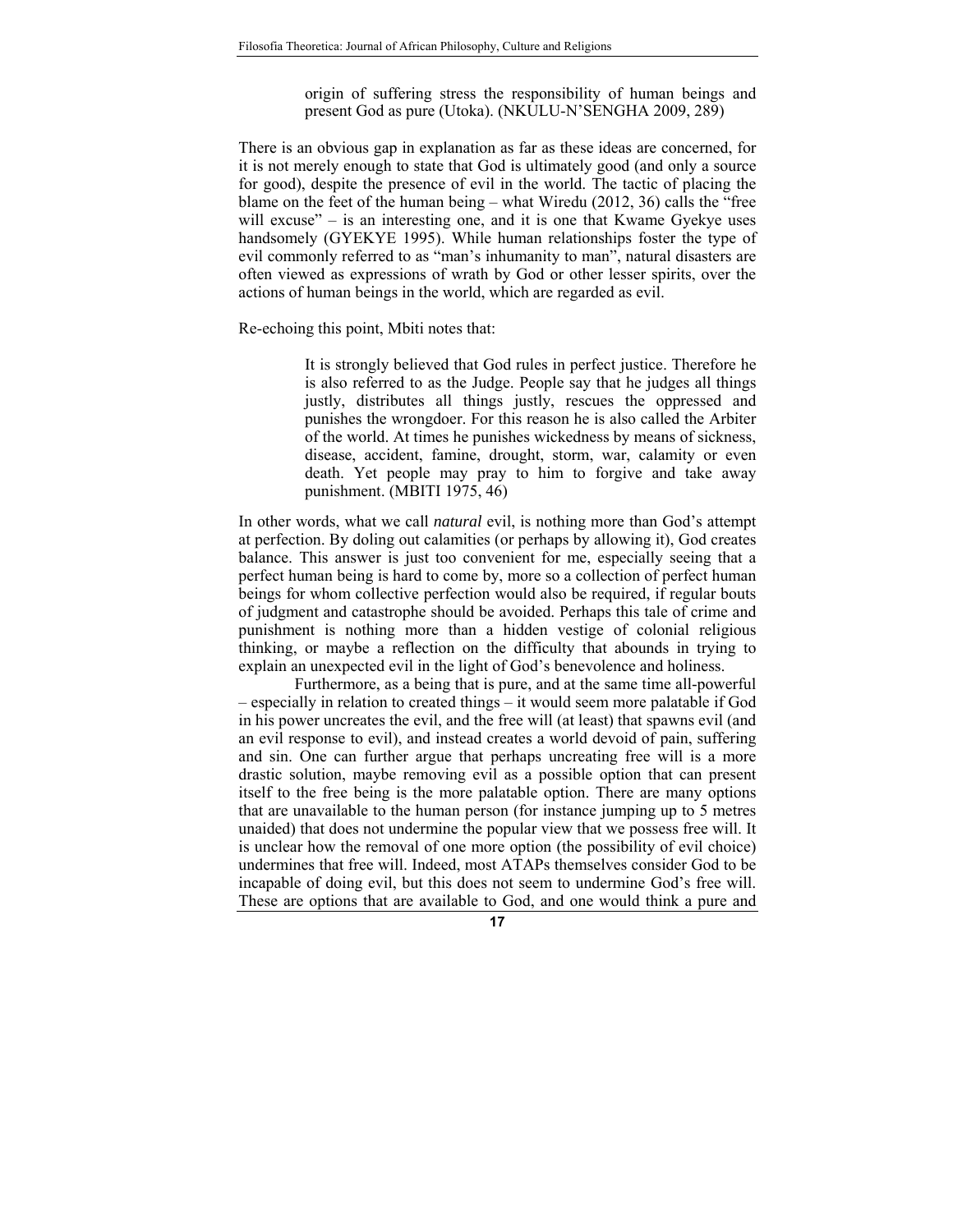brilliant God would prefer the best possible world for the beings that it creates. Unfortunately, the world as we know it cannot be the best possible world if God remains the type of God that most ATAPs have described.

# **A New Vision of God, and the Problem of Evil**

Perhaps God does not possess all these attributes, after all. Babajide Dasaolu hints that in traditional Yoruba thought, "A perusal [of] Ifá[,] the repository of traditional Yorùbá thought system discloses Olódùmarè, the Higher God in Yorùbá world-view as lacking in the attributes of Omnipotence, Omnibenevolence and Omniscience" (DASAOLU 2019, 31). Incredible as this claim may seem, John Bewaji slyly says the same thing but in a different way. God is the most powerful being, the most knowledgeable being. This is agreeable, but it does not mean the same thing as omnipotent or omniscient, respectively. For one can possess the most power in the room, but that is not synonymous with being all-powerful or possessing omnipotence, or, in the case of possessing the most knowledge, possessing omniscience. Indeed, Bewaji warns, "Having avoided the usage of the classical and neo-classical diction of omnipotence, it is also advisable to avoid the nomenclature of omniscience in the description of the over-arching knowledge and wisdom of the Supreme Deity among the Yoruba people" (BEWAJI 1998, 8). Bewaji goes further to submit that the Olodumare is a good judge, perfect in Its decision making. This claim subtly suggests two things. (1) The power to create a society that is bereft of evil does not reside with God (and by extension, any other being), for if that power were in God's hands It would not need to be a judge; or  $(2)$  that God may not be all good<sup>2</sup>, if we suppose that such powers did reside in It. Bewaji appears to tilt to (2) when he says:

> There is no doubt that God is the most powerful Being and that He has all the superlative attributes one can consider, but the Yoruba do no[t] think that such a being cannot do evil or cause evil. It is part of the attributes of the Supreme Being to be able to utilize all things. (1998, 11)

Either way, what is being called into question is the absolute goodness, power and knowledge of God. No wonder Ada Agada says, "But we are suspicious of the categories of omniscience and omnipotence which bring into question the goodness of God in relation to the undeniable evil in the world. Ours is not a perfect universe but a yearning universe" (2013, 263). Even beyond the Yoruba resistance to the dominant view, Wiredu (expressing Danquah's thoughts), also suggests that some Akan ATAPs do not only recognise the non-absolute nature of God but that they also place It within the domain of ethical struggle. In his words:

 $\overline{a}$ 

<sup>2</sup> In a note contained in his treatment of the Ifa Corpus, Wande Abimbola, claims that the malevolent powers of witches were "given to them by **Olodumare** himself and that is why human beings find it so difficult to overcome the menace of the witches" (ABIMBOLA 1975, 315)

**<sup>18</sup>**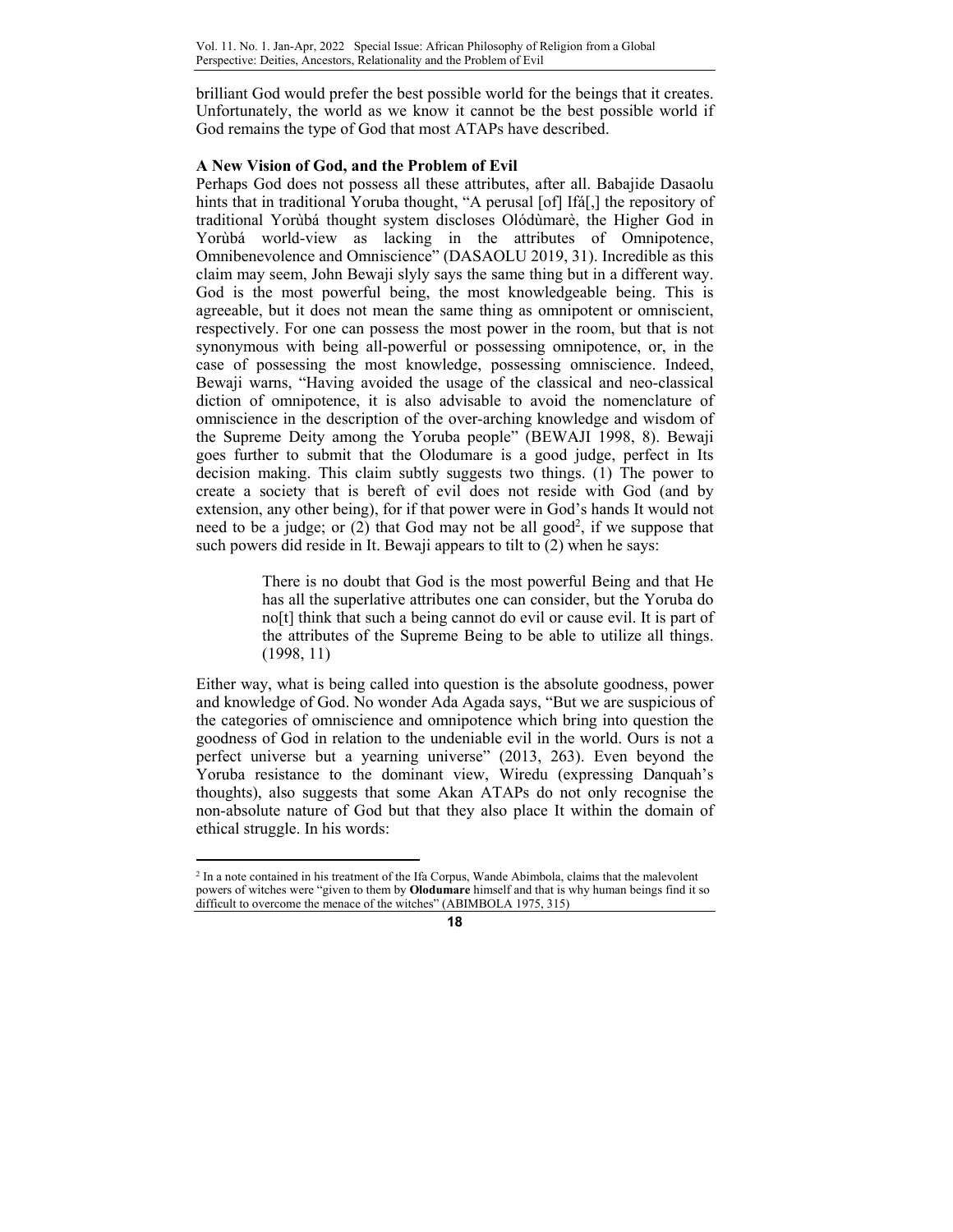But, throwing all theodicy to the winds, Danquah (1968: 88–9) claimed that the Akan view (which he seems to have supported) is that, far from God being omnipotent, he, as the 'Nana,' is himself a participant in the struggle to overcome 'physical pain and evil.' (2012, 36)

While, for Agada, God has overcome this ethical cum existential struggle, it seems clear that for the ATAPs that Wiredu and Danquah are talking about, the struggle continues since evil has not left this world. Thus, the absoluteness inserted in our imagined attributes of God, may not represent reality after all. So, if we assume that what Dasaolu says is true of God, then we no longer have a being who can create and uncreate everything in the world, who is allgood and who has supreme knowledge of every actor and factor in the world, as well as the relationships among those actors and factors. This new vision of God reports a God who is powerful, at least more powerful than the human being, but not the most powerful being possible. Beyond the threats and possibilities inherent in a being more powerful than man, and the fact that this being is responsible for our existence, there is no reason to view this God as worthy of worship beyond the way a little child worships her parents.

Such a weakened version of God easily accommodates the problem of evil by dismantling a fundamental assumption that prop up the problem itself – that is, that God is all-powerful and/or all-good. In this light, we no longer have a God-in-control but God-in-partial-control. And so, when King Leopold of Belgium oversees the massacre of millions of Africans, or when a tsunami kills thousands of undeserving children, men and women, one cannot hold God responsible since such things are, in this current vision of God, beyond its control. Indeed, one could further argue that in creating the world, God (as represented in Dasaolu's Yoruba vision of God) may have had good intentions, but by lacking omniscience, it may have been impossible to envision the evil that this world would produce. One could even argue that this world of some good and many evils, may have been the plan after all since, in this vision of God, the property of omnibenevolence is absent. Thus, the question of why evil is sustained in a world created and governed by a necessarily holy, good and all-powerful God is answered by the simple retort that the God that governs this world is neither all-good (holiness disappears here) nor all-powerful. Thus, in this vision, one can imagine contexts in which God is good and contexts where God is bad. Even goodness and evil could even depend on individual contexts – colonialism being a bad thing if one is African, and a good thing if one is racist and imperialist. This vision, thus, aligns with the three-value logic that is dominant in African thought.

Thus, one can say that in one African view, the problem of evil loses its potency since some of the crucial assumptions of the dominant vision of God are discarded in favour of a leaner vision of God that fully accommodates the possibility of evil within its purview. But what about the dominant view, and how does one successfully accommodate the presence of evil in the world with the vision of a necessarily good, holy and all-powerful God? Can our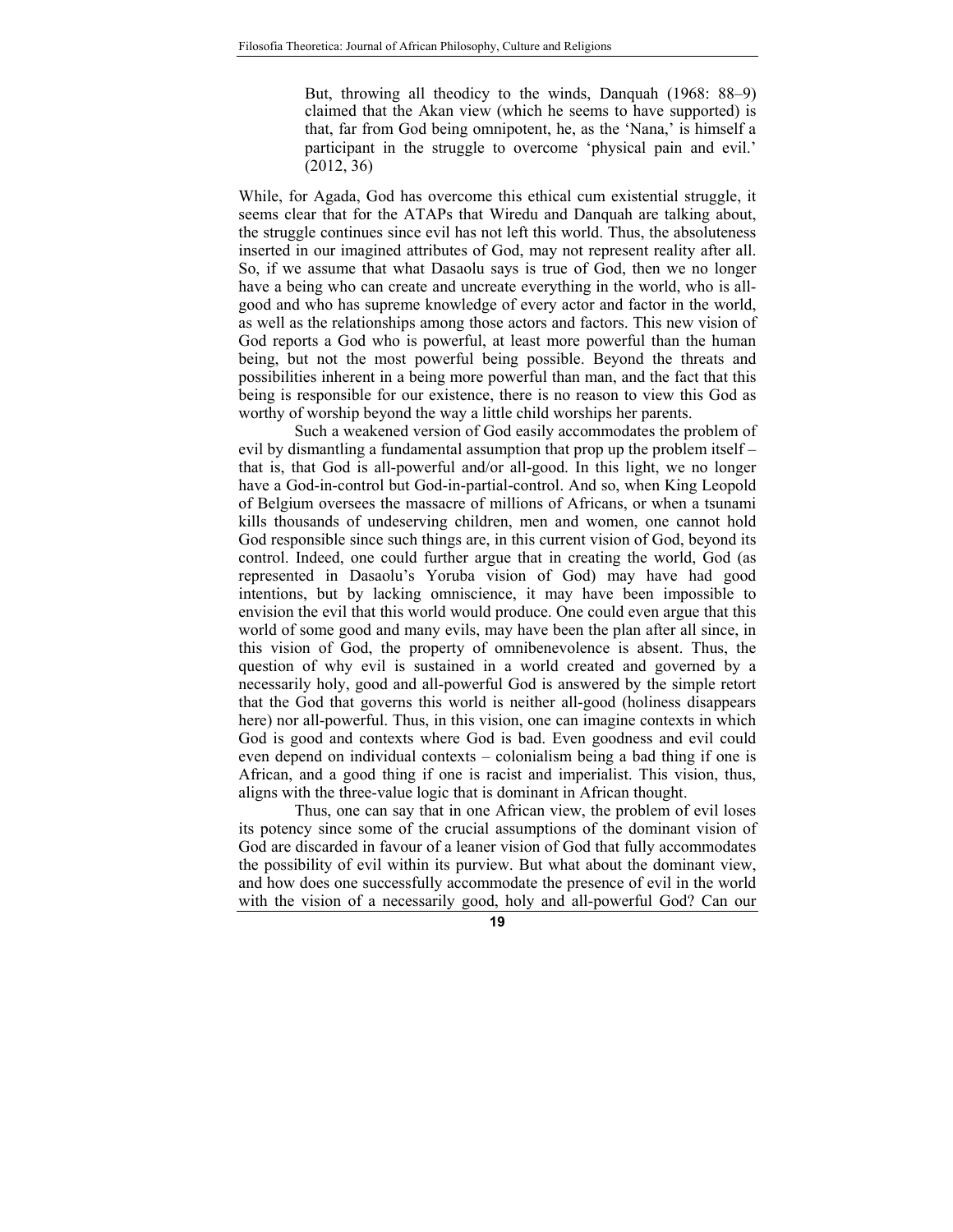three-value logic work in this particular instance? I do not think it works, since the vision of God in the dominant view, is a vision of an absolute God, and so even within the purview of Ezumezu logic where *context upsets fact*  (CHIMAKONAM 2019), it is rather the case that *God upsets contexts* since God is absolute (necessarily holy, all-powerful and all-knowing). Hence, the answer to the first question is simply that we cannot accommodate the dominant vision of God. Thus, rather than contort the dominant vision of God and evil in unremarkable and painful ways, just to sustain all the variables in that vision, perhaps we must take a cue and listen to what that contradiction is telling us: we must search for another vision that tells a more plausible tale. Here, the Yoruba vision is instructive, for, in the face of the problem of evil, they refused to contort but rather weakened their notion of God, shedding away those attributes of God that they found to be at odds with reality. What this tells me is that to properly tackle the problem of evil, we must properly examine the idea of God, perhaps redefine It, in order to discover the extent to which the problem of evil is actually a problem. We know that there is evil in the world and we can point to various instances of it, but the idea of God has been so left to the human imagination that the ideas we have about God have now become, for the most part, a figment of our imaginations.

# **Redefining God**

Let us try to bring down the African notion of God from the lofty heights of absolutism, which we have placed it, to the surgical table of criticality and try our best to excise the imaginative from the critically speculative. So far I have shown moments of doubt, where the Yoruba ATAPs have, according to Dasaolu's reading of the Ifa Corpus, questioned the idea of God's omnibenevolence, omnipotence and omniscience. We have also seen how that one stroke of ancient genius has normalised the problem of evil and, quite really, made it a non-problem. I believe we can go a few steps further and in ways that are important to the discourse on the problem of evil from an African perspective. But why is this revision important? As philosophers, when we say a thing exists, we prefer to refer to ideas and entities that are either concrete or logically necessary. And so we decide that God exists because it is logically necessary for a first cause to have always existed since alternative explanations like an infinite regress, do not explain the reality of things in the world (See for instance: ATTOE 2022, Chapter 2). However, this first cause, this God, is largely beyond the purview of our senses, and so we have no sensual relationship with It beyond its creations. What about the other attributes we gladly assign to God? If we cannot correlate them sensually, can we do so logically, and in a necessary way? When the ATAPs of the Massai, Lunda and Ngombe schools of thought opined that God was unknowable, these were the sorts of questions that allowed them to make that conclusion. One particular assumption is what I tackle here.

There are many attributes that African scholars and/or ATAPs have attached to God. But all these attributes all come together in, and are all tied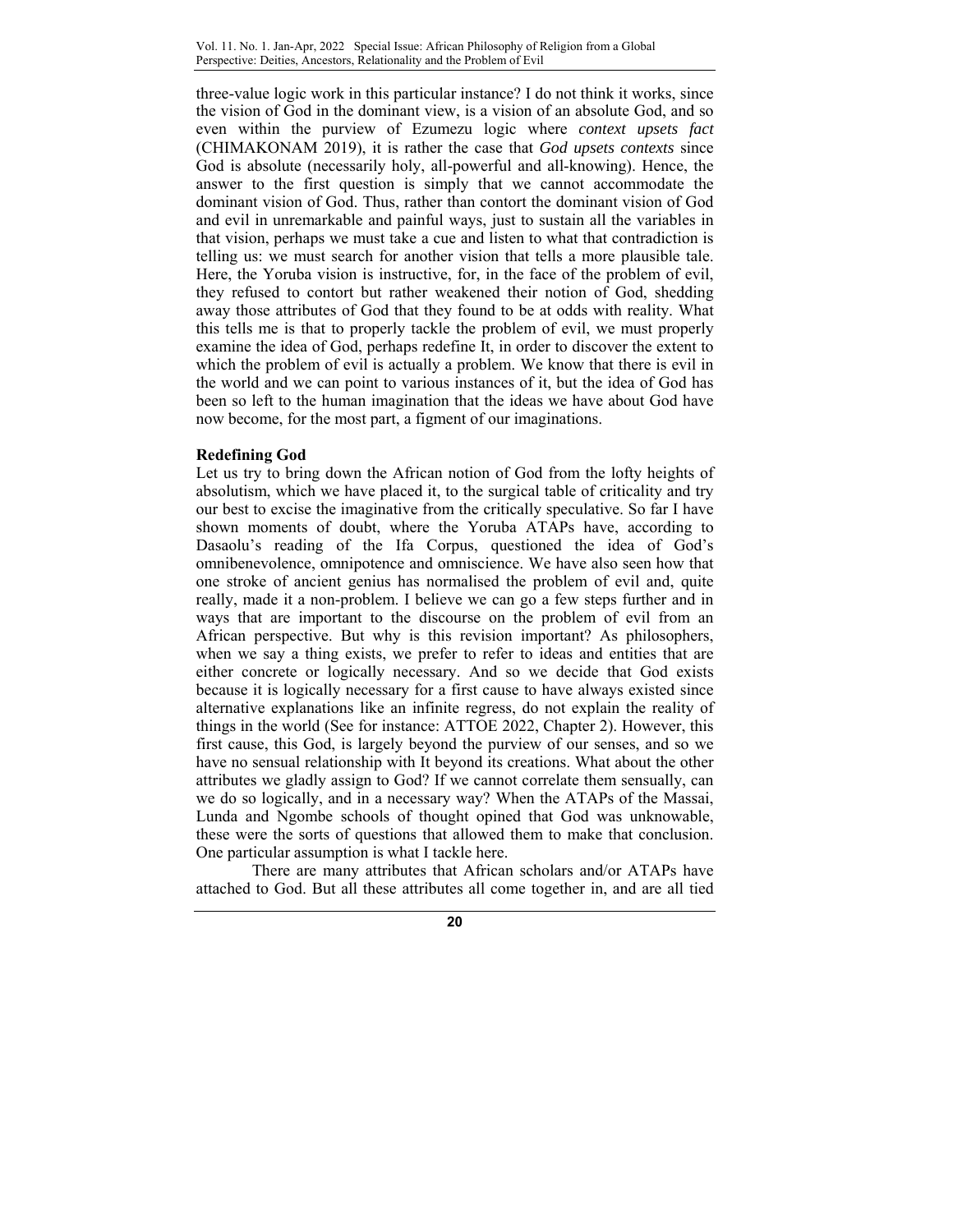to, one grand attribute. It is on this grand attribute that current ideas about God are woven together. This attribute or idea is the idea that God is a personalised entity – a conscious Subject. God is thought of in much the same way that we think about human personalities, only much more powerful. So we believe that God can choose to be bad or good, has free will, can punish, can love, can know, can distribute vitality, can create and uncreate, can heal and perform miracles, etc. Only a *personalised* entity with a level of consciousness that is, at least, at the human level, can perform these sorts of actions. Rocks, presumably, can't (unless you are an extreme panpsychist or an extreme vitalist). That much is clear, but is it really a logically necessary claim to make? I do not think that it is.

We often like to trace the world back to a first cause, which would then be responsible for things in the world, and like I alluded to earlier, this is the most plausible route to God as far as the limits of our minds are concerned. Why is this route plausible or possible? The answer is that we implicitly or (as for me) explicitly pay homage to a deterministic outlook in our discussions about reality. By tracing reality back to a first cause, we are both saying that the world could not have been the way it is without a first cause and that it is because of that first cause that the world is exactly the way it is now. A different world governed by different laws of nature, and we have a different God, who would most likely not be viewed strictly in terms of a first cause.

If what I say is true, then we can deduce a few things. First, this world is a predeterministic world. Predeterministic in the sense that the full spectrum of existence is set in motion solely by the nature of the first cause itself, and necessarily  $so^3$ . Second, that this world is the way it is because of the first cause (God) immediately suggests an enveloping influence of God on the material world. Now influence on things in the world is a defining feature of material things, whether this influence is direct or indirect (especially of logical/mathematical necessity). I know that a fist is material, especially when it directly influences the arrangement of another person's cheekbones, and I know that gravity is material because even though I do not sense it, it follows logically as the reason why my body remains grounded on earth and not floating in space. This necessarily invites us to think of God as a material being since God's influence in this world lies at the very core of the way the world is.

If we now have a material God, need that God be conscious? To answer this question, we must return to the creation process. In much of African metaphysics, relationality is necessary, since being alone is impossible (IROEGBU 1995, ASOUZU 2004, ASOUZU 2007). What this means is that God, in African thought, must bow before the necessity of relationality. How does a relationship begin? First, you need at least two actors or factors to be

<u>.</u>

<sup>&</sup>lt;sup>3</sup> Elsewhere, I provide the framework for an Afican predeterministic metaphysic. I explore this point in some detail there. See: Attoe (2022).

**<sup>21</sup>**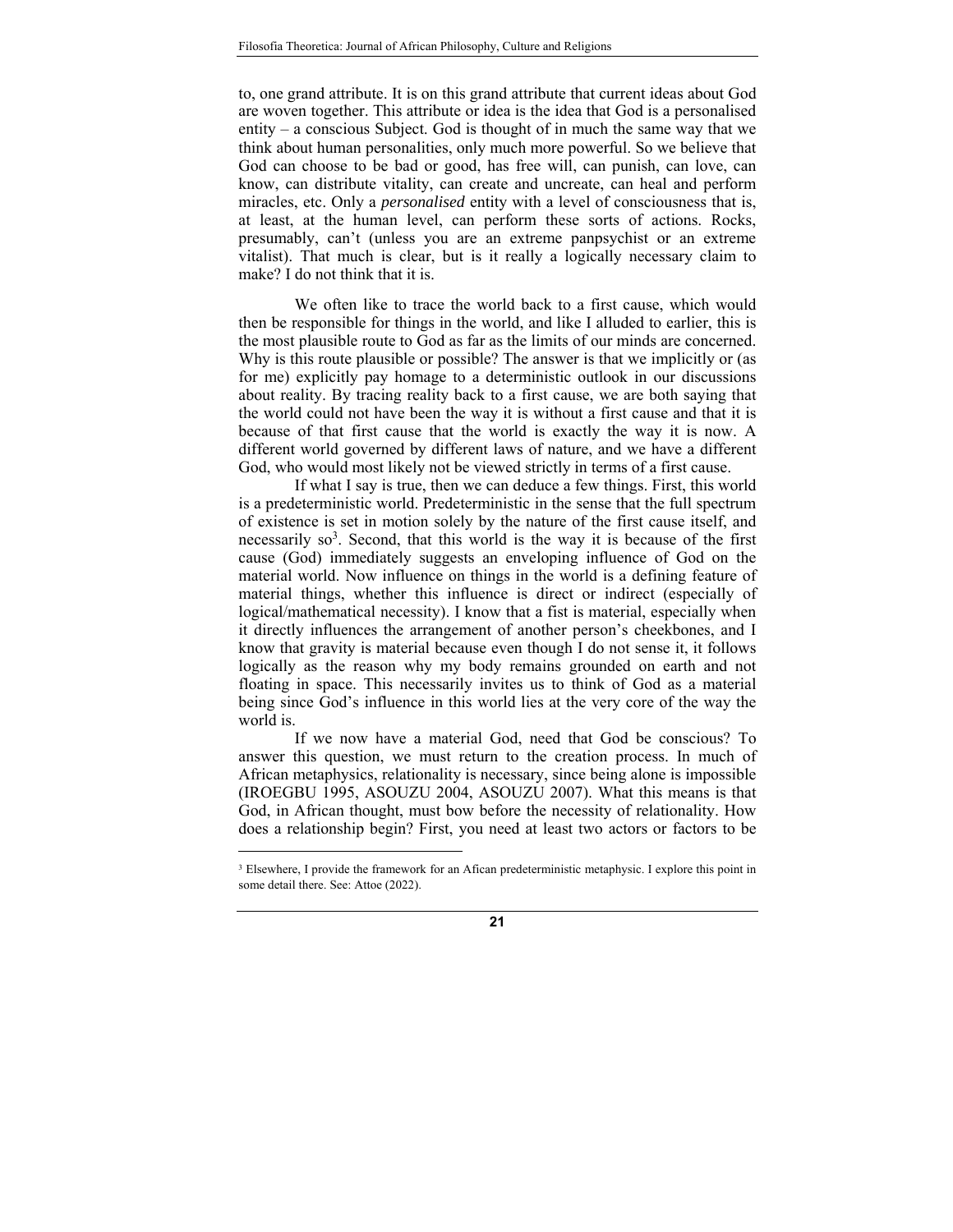present. One would imagine that interaction between those (f)actors require a direct entanglement, but I have come to discover that immediately two (f)actors are present, a relationship becomes necessary – they do not need to entangle themselves. The very presence of two peas in a pod implies a new state of affairs (two peas in a pod) that did not exist before (one pea in a pod, just the pod, or nothing). A new state of affairs, or a new creation, can only be a product of relationality, and it is a necessary product. I enjoin you to hold these present thoughts for a moment, I will get back to it.

While African religions have supplied us with various stories about the creative process, these stories are mostly myths and a few of them are metaphors that require deep thinking. Today, we have scientific stories about the origin of the world, and more and more, while these scientific stories are backed up by evidence, the chances that certain stories (like a cockerel being part of the creation process) are more and more unlikely. The most prominent of these stories is the big bang theory (SMITH 1994, SEIBERT 2001), and this story is evidenced by the supposedly real accelerated expansion of the universe and the presence of background radiation left behind by that most critical expansion. As the story goes, the Universe began from a condensed point of energy and rapidly unfurled into the world we have today.

When we combine this story with our thoughts about the power of relationality, we immediately see that creation need not be a conscious affair. It only needs to be a matter of relationality. In what ways was the first cause relational? We can think of the first cause as either a singular reality or a complex combination of singular realities (ATTOE 2022). In the first instance, we see that such a singular being, still a being in the world (albeit a formless world) since absolute nothingness is impossible, is a being that is in a necessary relationship with the formless world. And since relationships necessarily create, the relationship between that singular being and the formless world creates a new state of affairs – (at the very least) the first cause in a world. The regressive eternality of the first cause<sup>4</sup> ensures that prior to the existence of other things in the world, there was a constant state of relationality (the first cause and its environment) and creation (the state of affairs of a singular reality in an environment). This combined state is at once complementary and contextual, the absolute expression of Ezumezu logic. It is complementary in that it all fits to describe that particular state of affairs, and it is contextual in the sense that one could see the relationality among things or the state of affairs, depending on what one was looking for. Thus, the reality of the first cause, reflected, at once, the creator and the created. The new state of affairs of singular reality  $+$  environment/formless world, could not have been an idle one, because it was a relational state of affairs, one that had to

 $\overline{a}$ 

<sup>4</sup> It is regressively eternal because as a first cause it must necessarily exist, but we cannot know for certain if the first cause necessarily continues to exist since there are now other things in the world. Does it stay on or does it morph and dissolve into the newer realities, is a question for another project.

**<sup>22</sup>**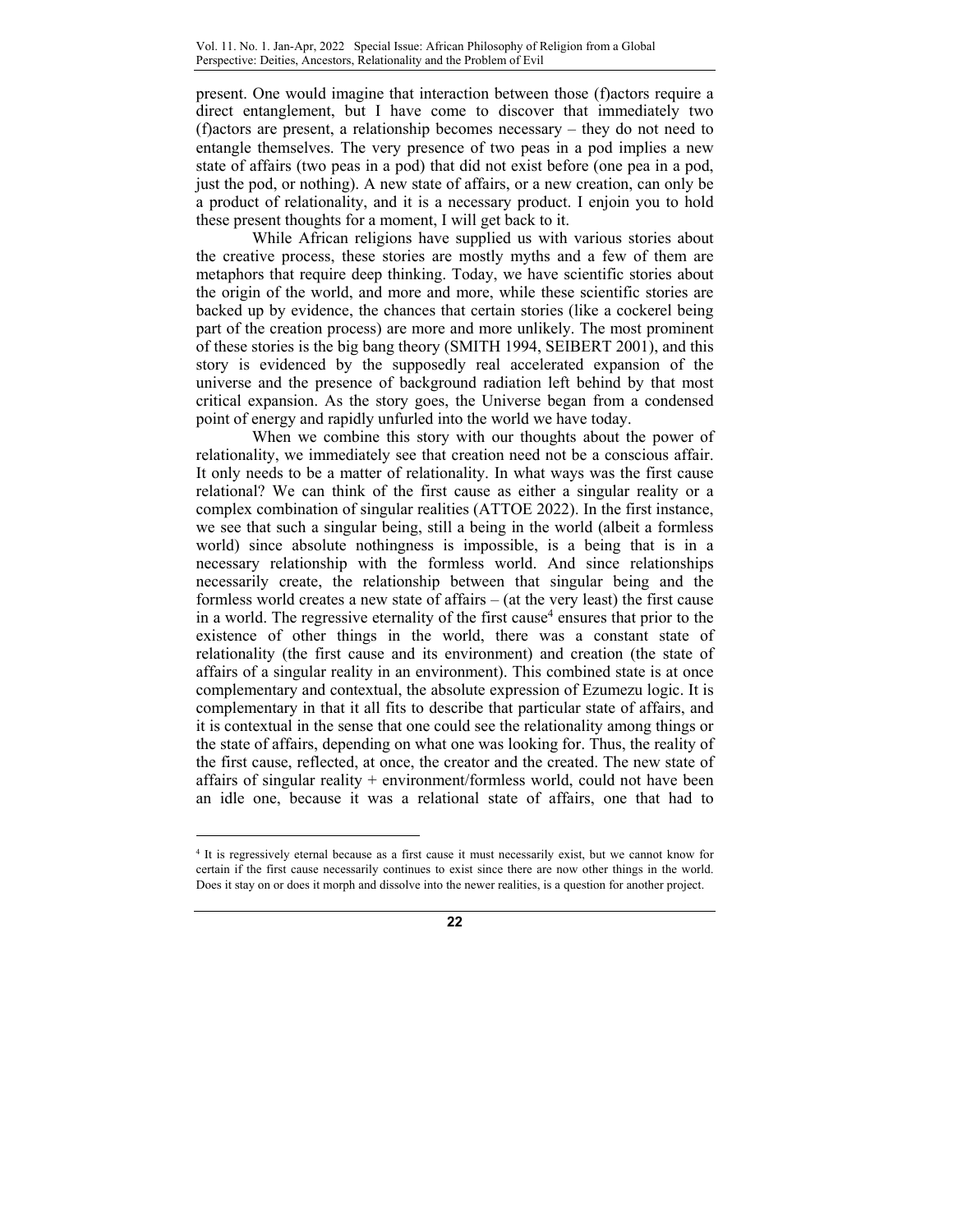necessarily produce a new state of affairs. One can then imagine that it was from this tension that other states of affairs, involving other things, had to emerge. In all this, what necessitated creation was not a consciousness but the necessity of relationality among things. Even if one conceived God as a complex being, that complex God would have had to be made of singular realities. Admitting that those singular components were the same as God would be wrong if the fallacy of composition means anything. If God is a complex conscious being, then God would have found its origin in the true first cause – singular realities. Those component singular realities would have expressed a more potent relationality, one that would have produced God, as a new state of affairs, or the big bang, as scientists tell us (altogether bypassing a conscious God as the first cause).

If all this is at least plausible, then we must aggressively revisit the notion of a conscious first cause. The fact is that consciousness first requires relationality, and relationality, itself, requires singular realities. If singular realities constitute the first cause – our God – then it becomes moot to also talk of a gendered Supreme Being that is all-powerful, all-knowing and necessarily good. For what we call the Supreme being is nothing more than being in its most ancient, unconscious and its simplest form.

This revelation, if plausible, implies a lot. First is the obvious suggestion that the idea of a general overseer of the world, who is necessarily holy, all-powerful and benevolent, is an implausible one. And so the idea that it is somehow the responsibility of God to mitigate evil, and that It either fails to do so or fails to exist, is a moot one. This new African vision of the Supreme being does not include, as a property of God, consciousness or personality. Second, that we find and encounter evil in the world is simply because evil is a by-product of different levels of relationality, historically traceable to the first cause. And what really is evil? Evil is harm, and the concept of harm is an anthropocentric concept that simply reflects our understanding that a certain event, occurrence or encounter is not to our benefit or not to the benefit of those to whom we are empathetic. Our ability to understand what state of affairs some relationships potentially hold (what some would call causality), we have the terrifying capacity<sup>5</sup> to also predict what would not be of interest to people we do not like, so we can also fantasize about causing harm or pain to others. This is evil. So it is not only that the supreme being is not a personalised entity, it is also that the idea of evil is itself a construct of the human mind, brought about by our relationship with other things/people in the world. As Bewaji notes:

> Nothing is intrinsically evil. We call something evil because it does not favor us or because it causes us distress. We may not know or

-

<sup>5</sup> Ada Agada (2013, 258) calls it a "fearful capacity of thought".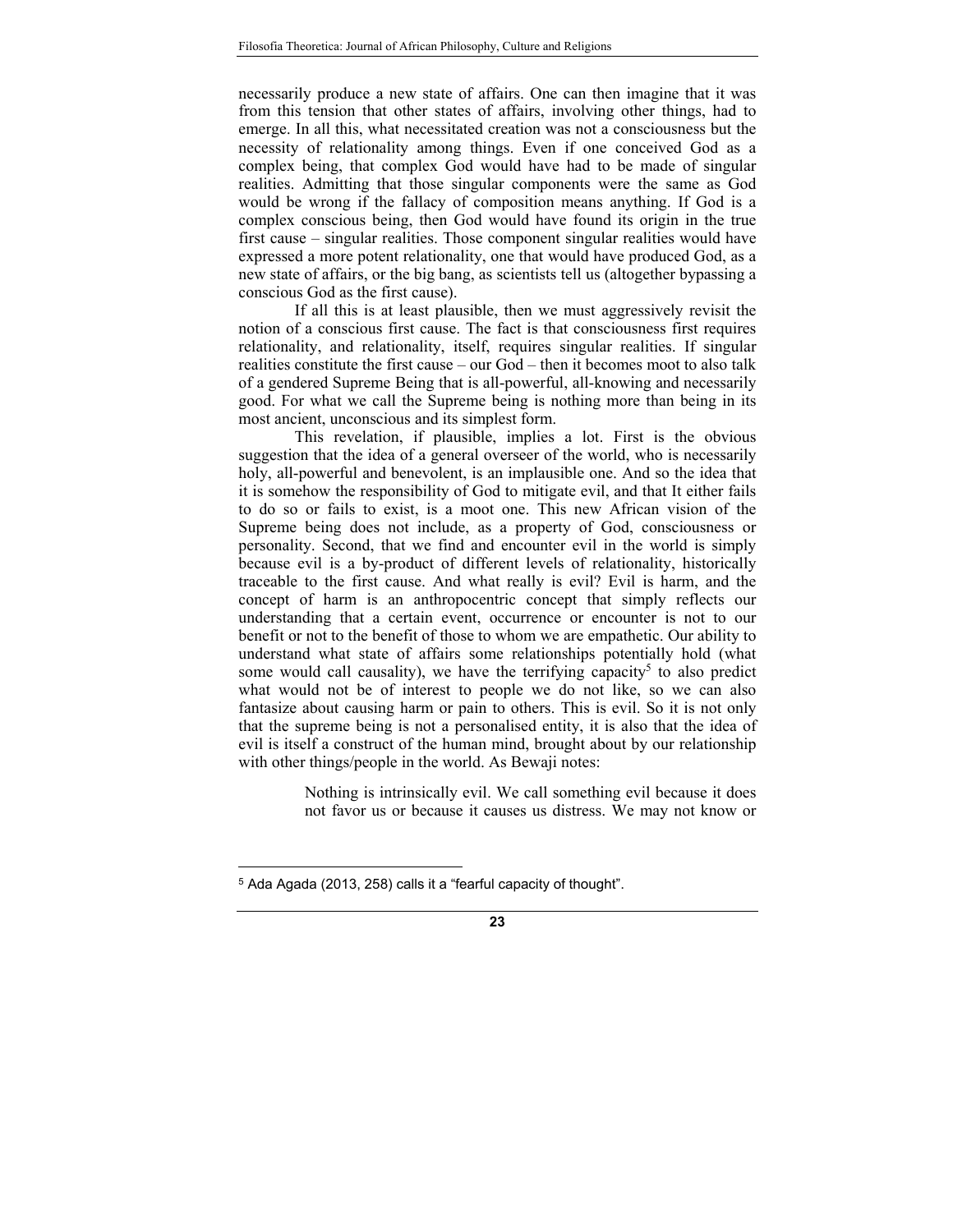understand the reason for the event or action, but ultimately it forms part of the overall design of Olodumare [God]. (1998, 11)

Thus, Epicurus' challenge to those who look up to an Olympus of some sort, is built on unrealistic expectations – the expectation of a type of God that possesses the capacity to intervene (especially in a world that is already predetermined), and the expectation that a category of the human mind can manifest as a concrete reality in the material world, such that another being can eradicate it<sup>6</sup>. Outside the movement of impulses through nerve cells that tell our brain that an event, situation or act is not to our benefit, there is no evil. And so to eradicate evil, one must eradicate the human species, and every species that is capable of isolating, in abstract terms, the idea of "what is not in my interest". What the ideas of our African philosophical ancestors have inadvertently taught us is that we live in a world that is necessarily indifferent to our feelings of harm, if it must remain a predeterministic world. For the trajectory of the world is set, and historically traceable to the first cause. And we are part of a world whose relationship with us is not dependent on our whim or our preference, but is/was rather dependent on the very nature of the first cause. Thus, my African-inspired response to the problem of evil is this:

*In a predeterministic world that is indifferent to our plight, evil is fully captured but only as a category of mind/brain in its encounter with things that do not benefit our survival. While evil is lodged in our brains, God can do nothing about it for God is just a simple being. A singular reality whose only power lies in Its being a first cause, and by extension, a determiner of the trajectory of the world. This simple being cannot alter this predetermined world in a bid to exorcise the concept of evil from our minds, mainly because it is a being without consciousness.* 

# **Conclusion**

 $\overline{a}$ 

What have we learnt so far? One takeaway is that as thinkers, we must constantly re-evaluate our views, and converse with them, lest they become so logically stale that we begin to consider them to be truths. The problem of evil applies only to those notions of God that speak of God in morally absolute terms. While thinking of God in absolute terms remains the dominant view, it is soothing that some ATAPs did not let the conversation die, and in their struggle with the notion of God, they weakened their notion of God. This weakening began the journey into accommodating the idea of God and the notion of evil, without controversy. What I have attempted to do, in this article, is to further the conversation by weakening our ideas about the nature of God and deriving, from that weakening, a novel notion of God that better

 $6$  Perhaps, the problem itself was not the point. Perhaps the problem of evil was articulated as a means of drawing our attention to the mischaracterization of God by human, and not as a means of merely pointing to some cosmic contradiction.

**<sup>24</sup>**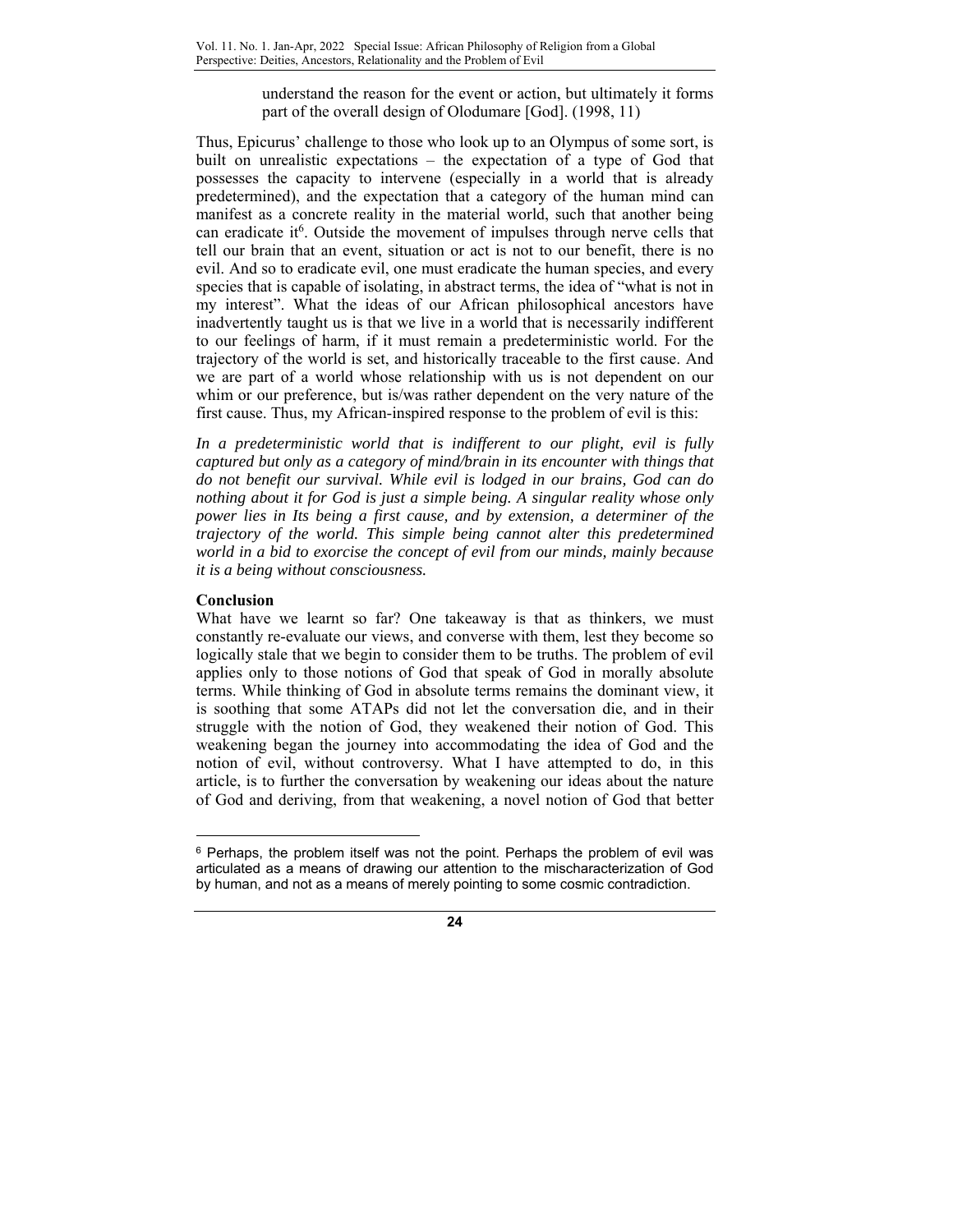accommodates our ideas of God with the notion of evil. What I look forward to is how (African) philosophers react to my present notion of God, and how the conversation can continue even further.

#### **Funding Acknowledgements**

This publication was made possible through the support of a grant from the John Templeton Foundation and the Global Philosophy of Religion Project at the University of Birmingham. The opinions expressed in this publication are those of the author(s) and do not necessarily reflect the views of these organisations.



#### **Relevant Literature**

- **1.** ABIMBOLA, Wande. [Sixteen Great Poems of Ifa], 1975*.* UNESCO.
- **2.** AGADA, Ada. "Is African Philosophy Progressing?," [Filosofia Theoretica: Journal of African Philosophy, Culture and Religion], pp239-273, 2013. Vol 2. No1.
- **3.** ASOUZU, Innocent. [Ibuanyidanda: New Complementary Ontology Beyond World Immanentism, Ethnocentric Reduction and Impositions], 2007*.* LIT VERLAG: Zurich.
- **4.** —. [Methods and Principles of Complementary Reflection in and Beyond African Philosophy], 2004*.* University of Calabar Press: Calabar.
- **5.** ATTOE, Aribiah. "A Systematic Account of African Conceptions of the Meaning of/in Life," [South African Journal of Philosophy],pp127-139, 2020. Vol 39. No2.
- **6.** BEWAJI, John. "Olodumare: God in Yoruba Belief and the Theistic Problem of Evil," [African Studies Quarterly], pp1-17, 1998. Vol 2. No1.
- **7.** CHIMAKONAM, Jonathan. [Ezumezu: A System of Logic for African Philosophy and Studies], 2019*.* Switzerland: Cham.